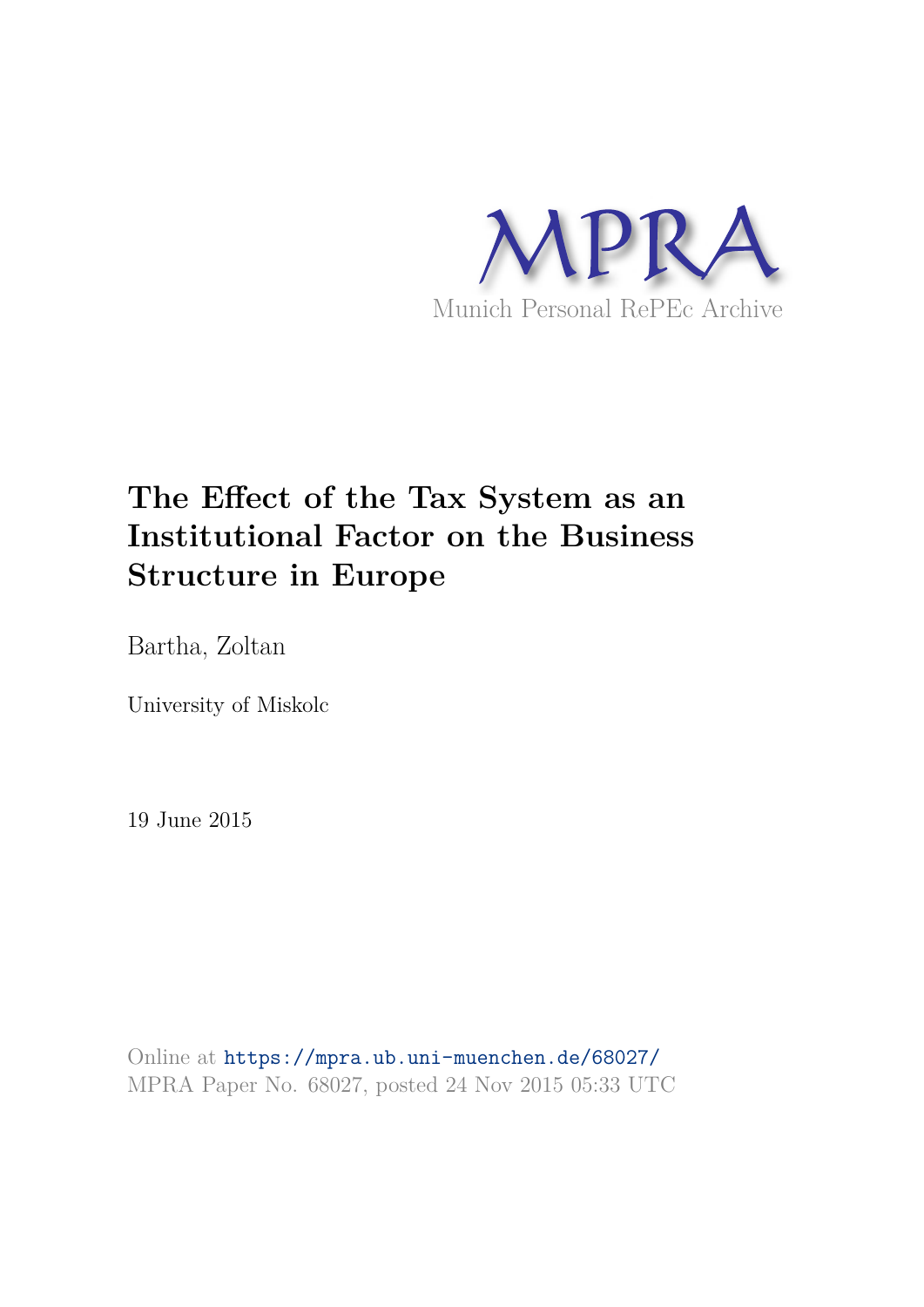# **The Effect of the Tax System as an Institutional Factor on the Business Structure in Europe**

# **Zoltan Bartha**

University of Miskolc Faculty of Economics Institute of Economic Theory Miskolc-Egyetemváros, H-3515 Miskolc, Hungary e-mail: zolib@hu.inter.net

# **Summary**

This chapter focuses on the influence of tax systems and taxation rules on the firm structure of the 28 European Union member economies. It is argued that higher taxes and more complex tax rules lead to smaller firms, and that, on the other hand reduces macroeconomic performance. It is found that the firm size and corporate tax rates are negatively correlated in case of mediumsized  $(R=-0.4; p=0.03)$  and large  $(R=-0.41; p=0.03)$  firms. Indications were found that higher transaction costs caused by taxation lead to smaller firms, as a significant negative correlation was found between the number of hours per year needed to administer tax payments, and the share of large firms (R=-0.41 & p=0.03), and also between KPMG's comment length (an indicator for tax system complexity) and the share of medium-sized firms' turnover from the total turnover (R=-0.39 & p=0.045). More complicated tax rules might also cause a smaller proportion of firms to grow quicker, but the significance level of these relationships is not very convincing.

**Keywords:** tax system; tax rate; institutions; firm size **JEL classifications:** H21, L11

# **7.1. INTRODUCTION**

Firm size is widely regarded as a key determinant of economic performance. Several studies have showed that larger firms generally outperform smaller ones: Pervan & Visic found a weak but significant positive relation between firm size and firm profitability (2012); Lee using panel data for more than 7,000 US publicly held firms found that profit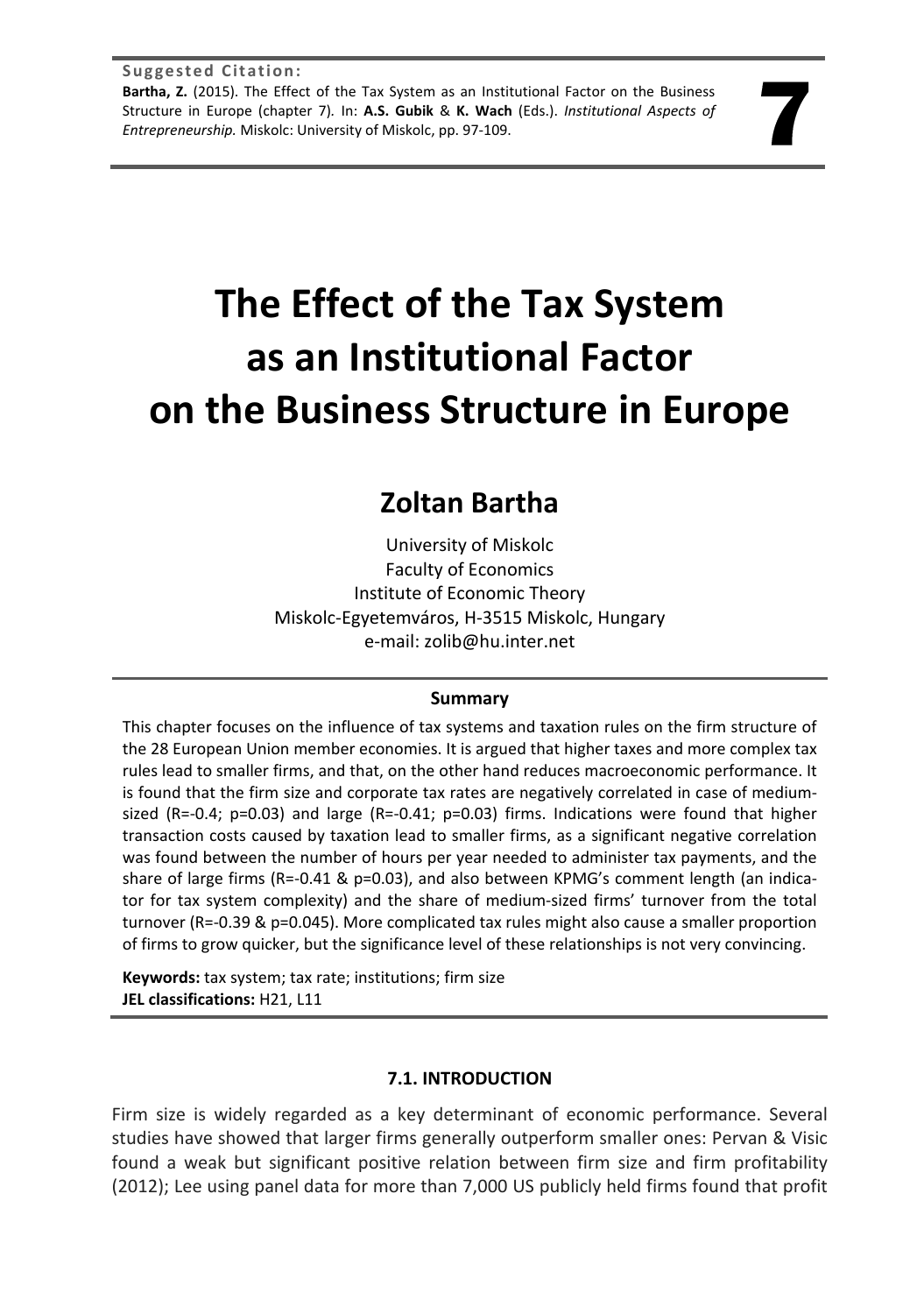rates are positively correlated with firm size (2009). Larger firms also tend to be more internationalised (Gubik, 2007, 2008; Gubik & Bartha, 2014), and being involved in international business processes usually also leads to better performance (Gubik, 2011). The relation between the innovativeness and the size of the firm is a lot more debatable (see Vaona & Pianta, 2006 for a fairly detailed review), but it is generally found that larger firms spend more on R&D, and can be more efficient in implementing innovations if certain conditions hold (Symeonidis, 1996). Smaller firms on the other hand can be more flexible, giving them an advantage over large enterprises (Urbaniec, 2015).

For the reasons mentioned above the firm structure of an economy is of great importance. The size of the firm can be influenced by a lot of factors: bigger economies offer a larger domestic market so firms can grow bigger; more labour, capital or other factors of production can also boost the size of the firm; traditional links to international markets (like the ones formed between some European countries and their former dominions) can also lead to a larger firm size.

Institutional factors, the rules of doing business formed by the traditions and the political bodies of a country, yet again can influence firm size. If it is very complicated to establish a new enterprise, already existing firms can grow bigger because of the lack of competition they have to face. Rules that make the domestic market monopolistic affect many areas of the economy, but they undoubtedly have an effect on the size of the domestic firms as well. Some rules disproportionately increase the operating cost of companies over a certain size. One of the textbook examples is France's "social plan" rule that makes it compulsory for companies with at least 50 employees to make plans for the facilitation of reemployment. The social plan increases labour costs on the threshold, and it keeps many firms employing 30-40 people from going over 49 employees (see Figure 2 in Garicano, Lelarge & Van Reenen, 2013). To avoid such traps, certain EU policies are targeted at high growth small and medium-sized enterprises (Wach, 2015).

The taxation system can be interpreted as an institutional factor, and as such it can influence the firm structure of the economy. It may favour certain types of business entities or certain firm sizes. This paper addresses some European cases where the tax regime may have a distortion effect on the size structure of businesses.

#### **7.2. LITERATURE REVIEW**

The literature on the effect of taxation on firm size is not vast. Henrekson & Johansson (1999) used firm data for Sweden for 1968-1993 to check how different size groups of firms evolved in the country. They have found that while the number of smaller firms (employing less than 10 people, and especially the ones employing 0-1 person) increased dynamically, the number of larger firms almost didn't change at all, or even dropped in certain categories. They offer several explanations to the phenomenon (all of them being institutional ones), and one suggestion is specifically related to the Swedish tax system, which – according to the authors – disfavoured new, small firms, while large firms were highly favoured until the early 1990s. Since smaller firms could not grow because of the institutional environment, Sweden was left with a relatively low number of large firms, and a high number of slowly growing small ones (Henrekson & Johansson, 1999).

Heshmati, Johansson & Bjuggren (2009) also test Swedish firm size data for the period 1973-2002, and they try to show the effect of corporate taxes on the size distribution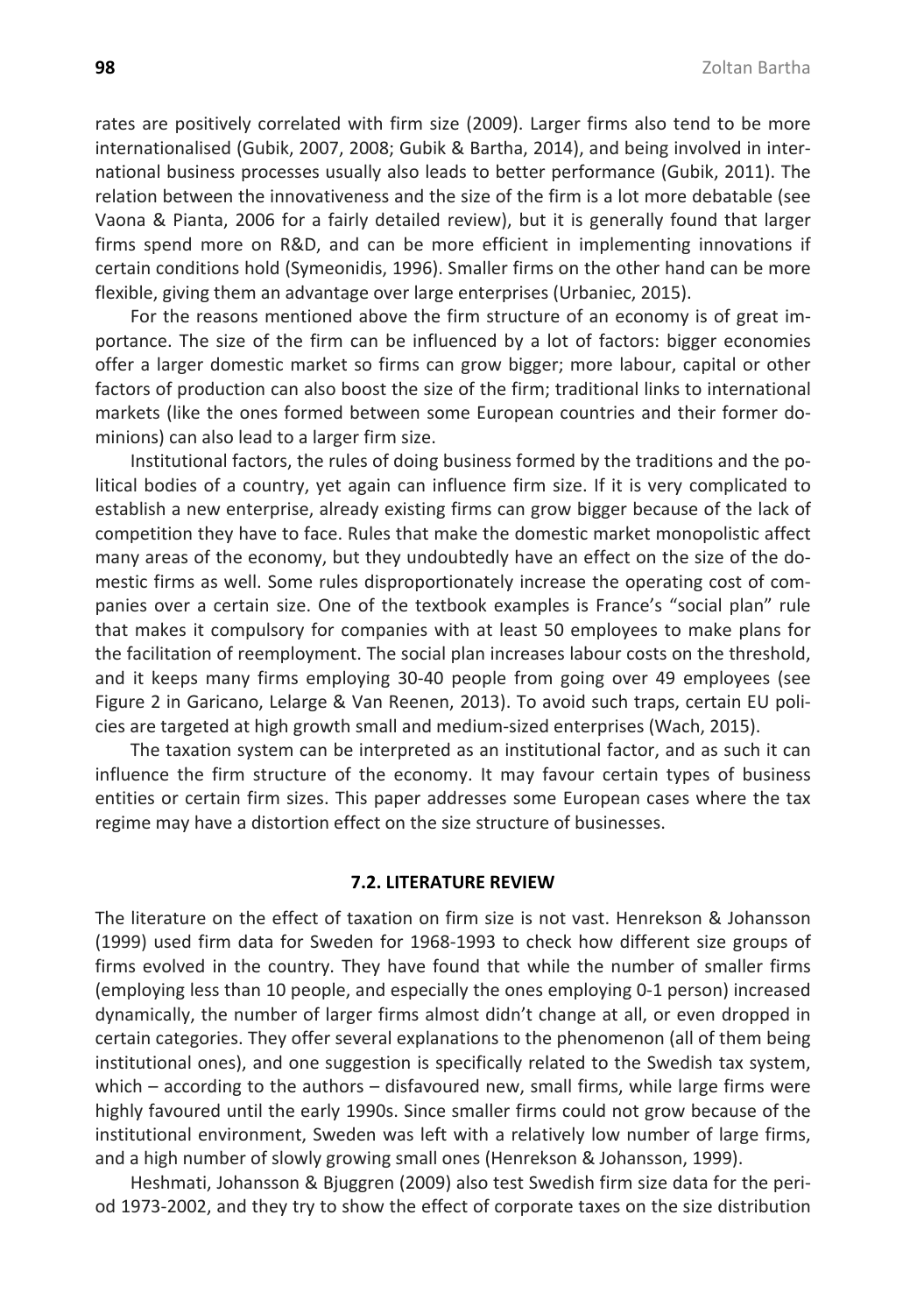of firms. During that period Sweden had used various tax systems, the nominal corporate tax rate had varied between 62% and 28%. Using data acquired from balance sheets and income statements the authors were able to calculate the effective corporate tax rate for firms of various sizes. They found yet again that the tax system had favoured larger firms: the highest effective tax rate was paid by firms with 10-19 employees, while the lowest by ones with more than 2500 employees. The effective tax rate was also lower for firms in the production sector than for those operating in the service sector. These findings can be interpreted the same way as the results of the previous Swedish analysis: the taxation system prevented smaller firms to grow (as the highest corporate taxes were paid by the 10-19 employee group); Sweden was left with many microfirms and very few large ones.

Somewhat similar results were found by Chongvilaivan & Jinjarak (2010) in a crosscountry analysis. They found that there is a positive empirical association between firm size and corporate tax, more precisely the authors state that: "raising the corporate tax rates by 5% increases the average growth of firm size by 3%" (Chongvilaivan & Jinjarak, 2010, p. 158). Once they split the sample into an OECD and a non-OECD group, however, the same effect was not found for the non-OECD countries. Since this paper focuses on the EU28, and since most EU countries are also members of the OECD, Chongvilaivan & Jinjarak's findings are relevant for our analysis.

One of the main issues in cross-country studies is the difference in the firm size distribution between developed and developing countries. Many studies suggest that the difference can be caused at least partially by tax avoidance. Since the legal system is weaker in developing countries, the informal sector can be very widespread, constituting as much as half of the economic activity (Dabla-Norris, Gradstein & Inchauste, 2005), distortions in firm structure can lead to misleading results. In a study on Cote d'Ivoire Richmond and Klapper (2010) found that "the distorted firm size distribution relative to developed countries is systematic across all sectors of the economy" (p. 1). Given that the EU28 members are not homogeneous as far as the rule of law or the level of corruption is concerned, similar distortions may occur in our analysis as well.

A relatively extensive literature exists on how tax incentives (especially ones targeted at boosting R&D) affect firms of different sizes. In a Japanese study testing more than 900 companies for the period 1989-1998 it is found that large or larger firms can benefit more from such tax incentives (Koga, 2003). Labeaga Azcona, Martínez-Ros & Mohnen (2014) checked Spanish manufacturing firms, and while they had also found that large firms use the incentive more, the price elasticity in case of SMEs is larger than in case of large firms. In a final report compiled by the CPB Netherlands Bureau for Economic Policy Analysis (2014) it is remarked that: "In some of the countries analysed, small and medium sized enterprises (SMEs) tend to respond more strongly to the support for R&D, while the reverse was found in other countries" (p. 6). It seems that the effect of tax incentives on firm size is inconclusive in Europe.

#### **7.3. MATERIAL AND METHODS**

The paper uses several secondary sources, statistical databases to test the relationship between the size of firms and taxation: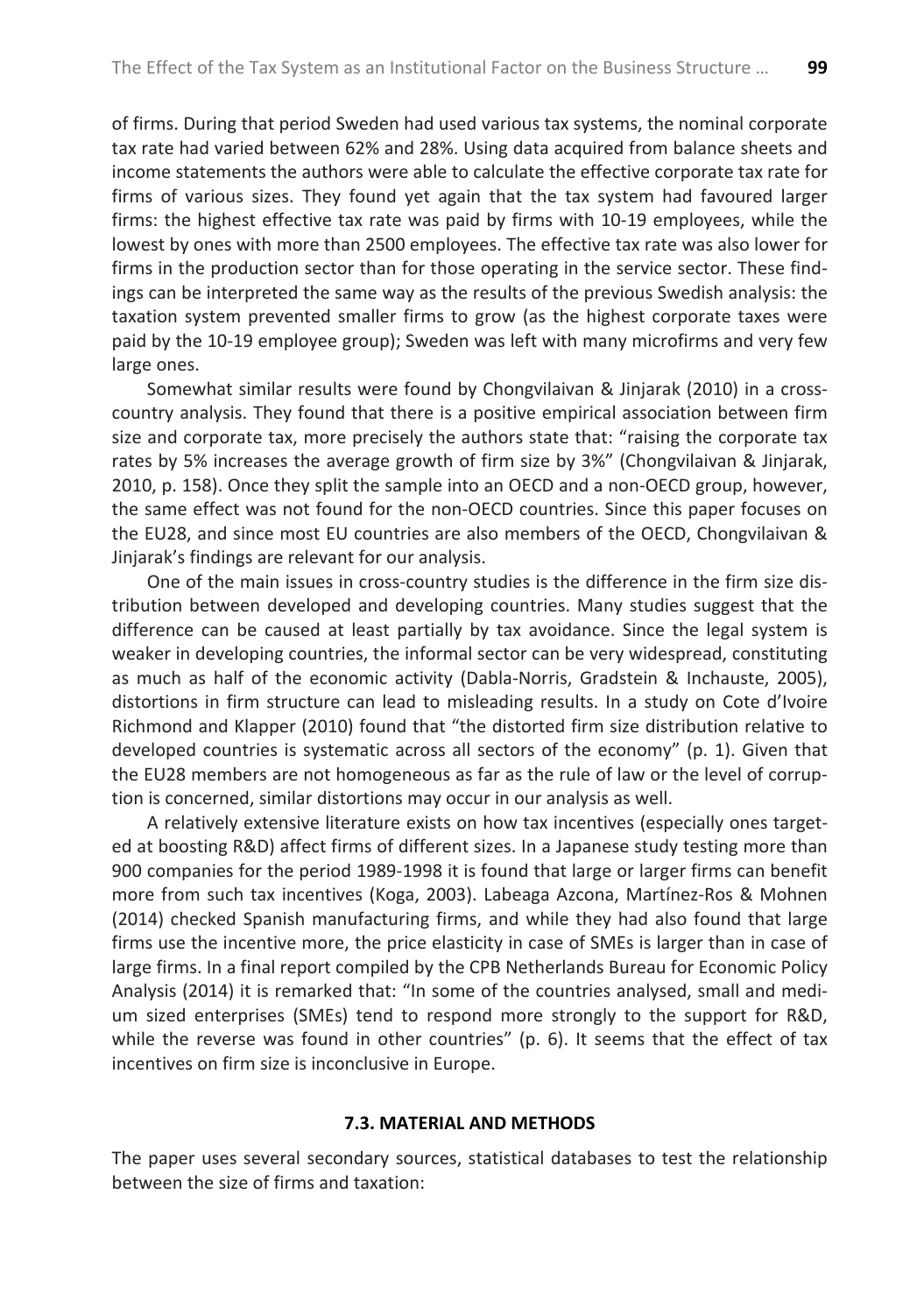- − One of the main sources of the firm demographics data was Eurostat's Structural Business Statistics database: http://ec.europa.eu/eurostat/web/structural-businessstatistics;
- The second main source of EU country-level firm data was the 2014 issue of the European Commission's SME Performance Review: http://ec.europa.eu/enterprise/ policies/sme/facts-figures-analysis/performance-review/index\_en.htm;
- − Macroeconomic data, such as GDP was collected from the IMF's World Economic Outlook (IMF-WEO) database: http://www.imf.org/external/ns/cs.aspx?id=28;
- − Macro-level taxation indicators were collected form the World Bank's Doing Business database: http://www.doingbusiness.org/data/exploretopics/paying-taxes;
- − For country-level tax information KPMG's (http://www.kpmg.com/Global/en/ services/Tax/Pages/default.aspx) and PWC's (http://www.pwc.com/gx/en/payingtaxes/) tax databases were used.

The materials used have their limitations. Most firm-related data is collected in groups based on the number of employees. As many taxation rules are based on the turnover of the firm, the number of employees is not the best indicator for the size of the firm in our analysis. Some information on turnover was also available, however the data was also organised according to the number of employees. The other problem with the groups formed according to the number of employees is that we only have a limited number of categories, namely firms with 0-9, 10-49 (10-19 and 20-49 in some cases), 50- 249 and 250+ employees.

The sources of firm size data were the Structural Business Statistics (SBS) and the SME Performance Review (PR) databases. Although PR takes most of its data from SBS, it also gathers some additional information from national statistics offices, and some estimates are also used, so the two databases are not completely compatible. It also has to be mentioned that not all of the businesses are counted in SBS and PR. The SBS database features active enterprises in the "business economy except activities of holding companies", while PR includes active enterprises from sectors B-J and L-N according to the revision 2 of NACE, i.e. it excludes firms operating in the agricultural, financial, education, health etc. sectors.

Basic data analysis methods, such as linear regression were used to test the relationships. The calculations and graphic interpretations were made with MS Excel.

Firms in the study are grouped into four categories. For the sake of simplicity firms employing 0-9 people are called micro firms; those employing 10-49, small firms; medium-sized are the ones with 50-249 employees; and large ones with at least 249 employees.

#### **7.4. RESULTS AND DISCUSSION**

It is not surprising that the number of firms operating in an economy is correlated with the GDP of the country. But if we break down the total number of firms into different size groups (see Table 7.1.), we will find that the GDP is correlated a lot stronger to the number of larger firms than to those of the small ones. In case of the EU28 the Pearson's R for firms with 0-9 employees and GDP correlation is 0.84, while it is 0.95 for larger firms (for small firms it is 0.97, for medium-sized ones it is 0.95 and for large ones it is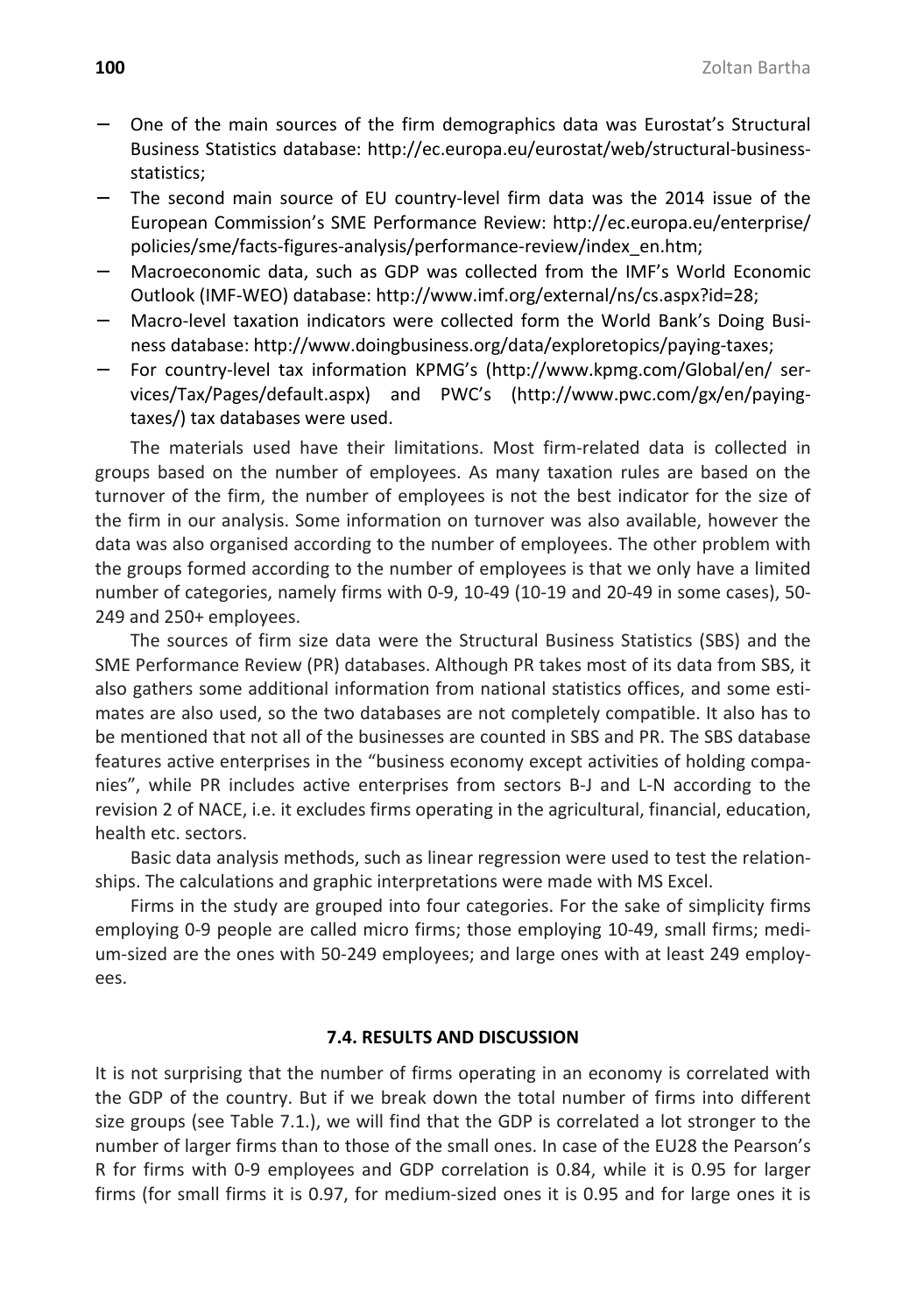0.96, to be precise). The relationship is significant at all relevant significance levels (p<0.001).

| Country         | <b>GDP</b> (current<br>int \$ PPP,<br>billions) | Total no.<br>of<br>firms | <b>Firms with</b><br>0-9 em-<br>ployees | <b>Firms with</b><br>10-49 em-<br>ployees | <b>Firms with</b><br>50-249<br>employees | <b>Firms with</b><br>250+ em-<br>ployees |  |
|-----------------|-------------------------------------------------|--------------------------|-----------------------------------------|-------------------------------------------|------------------------------------------|------------------------------------------|--|
| Austria         | 402.420                                         | 314700                   | 275541                                  | 33143                                     | 4970                                     | 1049                                     |  |
| Belgium         | 492.267                                         | 519513                   | 488385                                  | 26299                                     | 4033                                     | 796                                      |  |
| <b>Bulgaria</b> | 131.334                                         | 308675                   | 282432                                  | 21730                                     | 3945                                     | 570                                      |  |
| Croatia         | 89.674                                          | 149968                   | 137913                                  | 10014                                     | 1648                                     | 394                                      |  |
| Cyprus          | 27.700                                          | 38992                    | 35954                                   | 2547                                      | 416                                      | 76                                       |  |
| Czech Rep.      | 325.285                                         | 1027192                  | 988741                                  | 31130                                     | 5958                                     | 1361                                     |  |
| Denmark         | 255.866                                         | 215749                   | 193260                                  | 18752                                     | 3136                                     | 601                                      |  |
| Estonia         | 36.845                                          | 60004                    | 54362                                   | 4577                                      | 920                                      | 147                                      |  |
| Finland         | 224.846                                         | 221392                   | 203465                                  | 14794                                     | 2562                                     | 568                                      |  |
| France          | 2633.896                                        | 2603509                  | 2428690                                 | 146837                                    | 22828                                    | 5154                                     |  |
| Germany         | 3815.462                                        | 2327524                  | 1901634                                 | 354959                                    | 60067                                    | 10864                                    |  |
| Greece          | 294.014                                         | 613971                   | 591111                                  | 20148                                     | 2302                                     | 407                                      |  |
| Hungary         | 255.254                                         | 521429                   | 493595                                  | 23058                                     | 3958                                     | 817                                      |  |
| Ireland         | 237.629                                         | 142949                   | 126640                                  | 13498                                     | 2395                                     | 412                                      |  |
| Italy           | 2157.123                                        | 3543835                  | 3359266                                 | 162900                                    | 18692                                    | 2981                                     |  |
| Latvia          | 49.731                                          | 94320                    | 84006                                   | 8440                                      | 1680                                     | 192                                      |  |
| Lithuania       | 82.622                                          | 142700                   | 129771                                  | 10488                                     | 2170                                     | 268                                      |  |
| Luxembourg      | 53.174                                          | 30300                    | 26283                                   | 3248                                      | 623                                      | 149                                      |  |
| Malta           | 14.716                                          | 32019                    | 30342                                   | 1315                                      | 303                                      | 57                                       |  |
| Netherlands     | 818.249                                         | 810214                   | 759021                                  | 41376                                     | 8397                                     | 1424                                     |  |
| Poland          | 996.477                                         | 1456927                  | 1387965                                 | 51900                                     | 14280                                    | 2783                                     |  |
| Portugal        | 287.388                                         | 757843                   | 723760                                  | 29138                                     | 4261                                     | 687                                      |  |
| Romania         | 406.964                                         | 442568                   | 387827                                  | 46045                                     | 7334                                     | 1361                                     |  |
| Slovakia        | 158.428                                         | 456389                   | 439187                                  | 14621                                     | 2149                                     | 432                                      |  |
| Slovenia        | 62.949                                          | 111914                   | 105528                                  | 5214                                      | 980                                      | 189                                      |  |
| Spain           | 1619.093                                        | 2229626                  | 2107621                                 | 105349                                    | 14008                                    | 2647                                     |  |
| Sweden          | 464.264                                         | 705430                   | 667866                                  | 31056                                     | 5487                                     | 1020                                     |  |
| United Kin.     | 2641.432                                        | 1766734                  | 1568508                                 | 164210                                    | 28009                                    | 6009                                     |  |

**Table 7.1.** Number of firms and the GDP of the EU28 countries in 2015

Source: Own compilation based on IMF-WEO and PR data

The mentioned results might suggest that larger firms (with more than 10 employees) are more important for economic performance. A further investigation of the topic, however, can lead to even more convincing results. Figure 7.1. shows the distribution of firms in the EU28 countries. German micro firms (employing 0-9 people) have the lowest share of the total (around 82%), while Greek, Czech or Slovak micro firms have a share of 96%. Large firms (employing more than 250 people) make up only a fraction of the total number of enterprises. In Luxembourg, where large firms have the highest proportion in Europe, they have a share of 0.5%.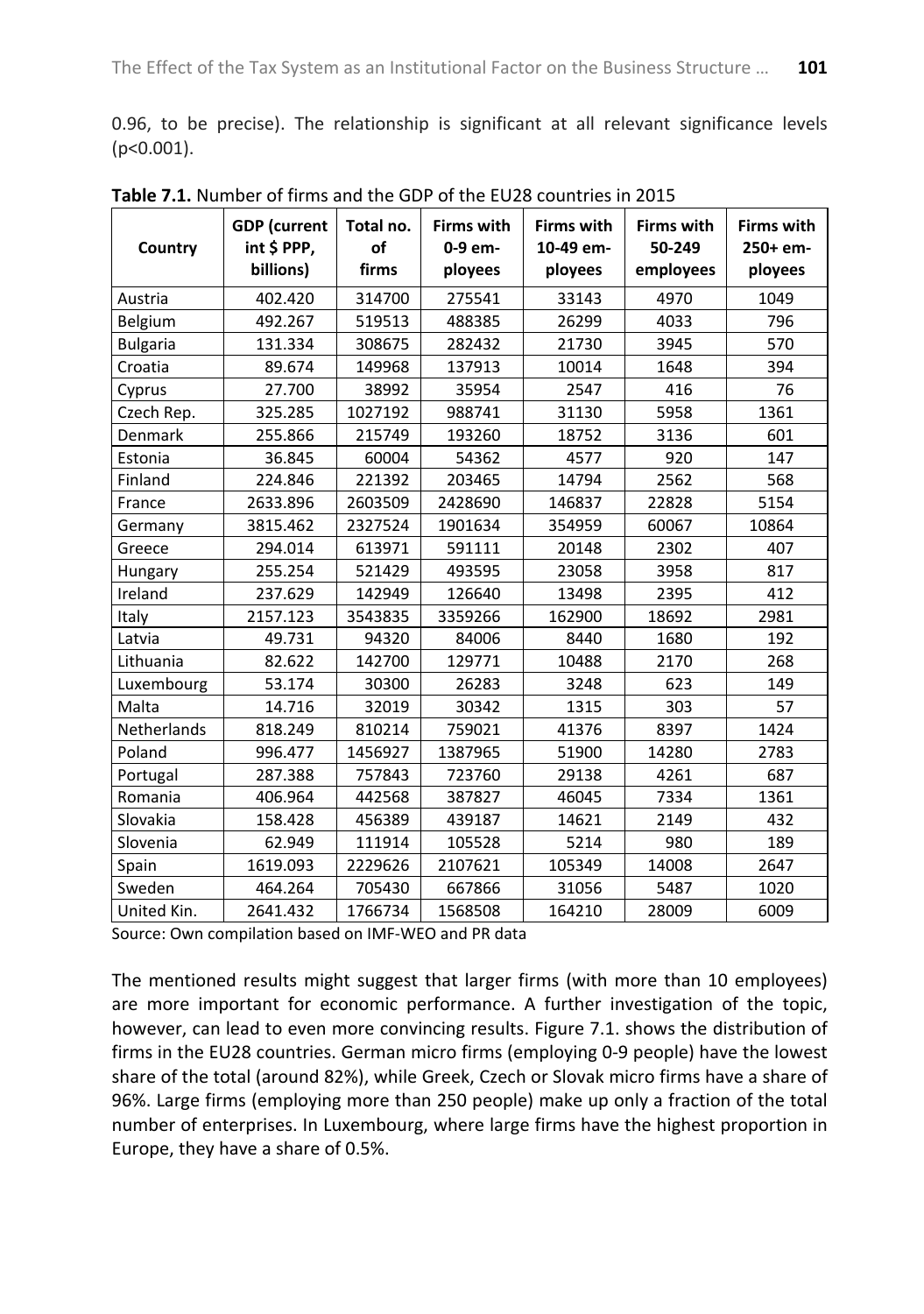| Germany         |    |     | $\overline{\mathcal{L}}$ . The contract of the contract of the contract of the contract of the contract of the contract of the contract of the contract of the contract of the contract of the contract of the contract of the contract of |     |                                                                                                                 |     |     |     |     |          |     |     |                   |      |
|-----------------|----|-----|--------------------------------------------------------------------------------------------------------------------------------------------------------------------------------------------------------------------------------------------|-----|-----------------------------------------------------------------------------------------------------------------|-----|-----|-----|-----|----------|-----|-----|-------------------|------|
| Luxembourg      |    |     | <u>in the second contract of the second contract of the second contract of the second contract of the second contract of the second contract of the second contract of the second contract of the second contract of the second </u>       |     |                                                                                                                 |     |     |     |     |          |     |     |                   |      |
| Austria         |    |     | $\overline{\phantom{a}}$ . The contract of the contract of the contract of the contract of the contract of the contract of the contract of the contract of the contract of the contract of the contract of the contract of the contract of |     |                                                                                                                 |     |     |     |     |          |     |     |                   |      |
| Romania         |    |     | $\overline{\phantom{a}}$ . The contract of the contract of the contract of the contract of the contract of the contract of the contract of the contract of the contract of the contract of the contract of the contract of the contract of |     |                                                                                                                 |     |     |     |     |          |     |     |                   |      |
| Ireland         |    |     | <u> 1999 - Paris Antonio Alemania (h. 1989).</u>                                                                                                                                                                                           |     |                                                                                                                 |     |     |     |     |          |     |     |                   |      |
| United Kingdom  |    |     | $\overline{\phantom{a}}$ . The contract of the contract of the contract of the contract of the contract of the contract of the contract of the contract of the contract of the contract of the contract of the contract of the contract of |     |                                                                                                                 |     |     |     |     |          |     |     |                   |      |
| Latvia          |    |     | <u>.</u> The contract of the contract of the contract of the contract of the contract of the contract of the contract of the contract of the contract of the contract of the contract of the contract of the contract of the contra        |     |                                                                                                                 |     |     |     |     |          |     |     |                   |      |
| Denmark         |    |     | the contract of the contract of the contract of the contract of the contract of the contract of the contract of                                                                                                                            |     |                                                                                                                 |     |     |     |     |          |     |     |                   |      |
| Estonia         |    |     | the contract of the contract of the contract of the contract of the contract of the contract of the contract of                                                                                                                            |     |                                                                                                                 |     |     |     |     |          |     |     |                   |      |
| Lithuania       |    |     | <u>a mara a shekara ta 1989, a shekara ta 1989, a shekara ta 1989, a shekara ta 1981, a shekara ta 1981, a shekara ta 1981, a shekara ta 1981, a shekara ta 1981, a shekara ta 1981, a shekara ta 1981, a shekara ta 1981, a she</u>       |     |                                                                                                                 |     |     |     |     |          |     |     |                   |      |
| <b>Bulgaria</b> |    |     |                                                                                                                                                                                                                                            |     | the contract of the contract of the contract of the contract of the contract of the contract of the contract of |     |     |     |     |          |     |     |                   |      |
| Finland         |    |     | the contract of the contract of the contract of the contract of the contract of the contract of the contract of                                                                                                                            |     |                                                                                                                 |     |     |     |     |          |     |     |                   |      |
| Croatia         |    |     | <u>is a strong of the strong strong strong strong strong strong strong strong strong strong strong strong strong strong strong strong strong strong strong strong strong strong strong strong strong strong strong strong strong</u>       |     |                                                                                                                 |     |     |     |     |          |     |     |                   |      |
| Cyprus          |    |     | <u>in the contract of the contract of the contract of the contract of the contract of the contract of the contract of the contract of the contract of the contract of the contract of the contract of the contract of the contra</u>       |     |                                                                                                                 |     |     |     |     |          |     |     |                   |      |
| <b>EU28</b>     |    |     | <u>the contract of the contract of the contract of the contract of the contract of the contract of the contract of the contract of the contract of the contract of the contract of the contract of the contract of the contract </u>       |     |                                                                                                                 |     |     |     |     |          |     |     |                   |      |
| France          |    |     | <u>recognization of the company of the company of the company of the company of the company of the company of the company of the company of the company of the company of the company of the company of the company of the compa</u>       |     |                                                                                                                 |     |     |     |     |          |     |     |                   |      |
| Netherlands     |    |     | the contract of the contract of the contract of the contract of the contract of the contract of the contract of                                                                                                                            |     |                                                                                                                 |     |     |     |     |          |     |     |                   |      |
| Belgium         |    |     | the contract of the contract of the contract of the contract of the contract of the contract of the contract of                                                                                                                            |     |                                                                                                                 |     |     |     |     |          |     |     |                   |      |
| Slovenia        |    |     | <u>The contract of the contract of the contract of the contract of the contract of the contract of the contract of the contract of the contract of the contract of the contract of the contract of the contract of the contract </u>       |     |                                                                                                                 |     |     |     |     |          |     |     |                   |      |
| Spain           |    |     | the contract of the contract of the contract of the contract of the contract of the contract of the contract of                                                                                                                            |     |                                                                                                                 |     |     |     |     |          |     |     |                   |      |
| Hungary         |    |     | <u>results and the second contract of the second contract of the second contract of the second contract of the second contract of the second contract of the second contract of the second contract of the second contract of th</u>       |     |                                                                                                                 |     |     |     |     |          |     |     |                   |      |
| Sweden          |    |     | <u>in the second contract of the second contract of the second contract of the second contract of the second contract of the second contract of the second contract of the second contract of the second contract of the second </u>       |     |                                                                                                                 |     |     |     |     |          |     |     |                   |      |
| Malta           |    |     | the contract of the contract of the contract of the contract of the contract of the contract of the contract of                                                                                                                            |     |                                                                                                                 |     |     |     |     |          |     |     |                   |      |
| Italy           |    |     | the contract of the contract of the contract of the contract of the contract of the contract of the contract of                                                                                                                            |     |                                                                                                                 |     |     |     |     |          |     |     |                   |      |
| Poland          |    |     | $\overline{\phantom{a}}$ . The contract of the contract of the contract of the contract of the contract of the contract of the contract of the contract of the contract of the contract of the contract of the contract of the contract of |     |                                                                                                                 |     |     |     |     |          |     |     |                   |      |
| Portugal        |    |     | the contract of the contract of the contract of the contract of the contract of the contract of the contract of                                                                                                                            |     |                                                                                                                 |     |     |     |     |          |     |     |                   |      |
| Slovakia        |    |     | <u>the second contract of the second contract of the second contract of the second contract of the second contract of the second contract of the second contract of the second contract of the second contract of the second con</u>       |     |                                                                                                                 |     |     |     |     |          |     |     |                   |      |
| Czech Republic  |    |     |                                                                                                                                                                                                                                            |     |                                                                                                                 |     |     |     |     |          |     |     | <u>experience</u> |      |
| Greece          |    |     |                                                                                                                                                                                                                                            |     |                                                                                                                 |     |     |     |     |          |     |     |                   |      |
|                 | 0% | 10% |                                                                                                                                                                                                                                            | 20% |                                                                                                                 | 30% | 40% | 50% | 60% |          | 70% | 80% | 90%               | 100% |
|                 |    |     |                                                                                                                                                                                                                                            |     |                                                                                                                 |     |     |     |     |          |     |     |                   |      |
|                 |    |     |                                                                                                                                                                                                                                            |     | $10 - 9$ $10 - 49$ 50 - 249                                                                                     |     |     |     |     | $1250 +$ |     |     |                   |      |
|                 |    |     | Figure 7.1. Firm size structure based on the number                                                                                                                                                                                        |     |                                                                                                                 |     |     |     |     |          |     |     |                   |      |
|                 |    |     |                                                                                                                                                                                                                                            |     |                                                                                                                 |     |     |     |     |          |     |     |                   |      |

of people employed in the EU28 in 2015 Source: Own calculations based on PR data.

If the relationship between the GDP/capita and the firm size distribution is tested, the results clearly suggest that the higher the share of larger firms in an economy, the higher the GDP/capita is in that country. A negative correlation is found in case of micro firms (R= -0.39; p=0.04), while the correlation is positive and significant for all other groups of firms employing more than 9 people. The highest positive correlation is found when the share of large companies is tested, in case of which Pearson's R is 0.58 (p=0.001).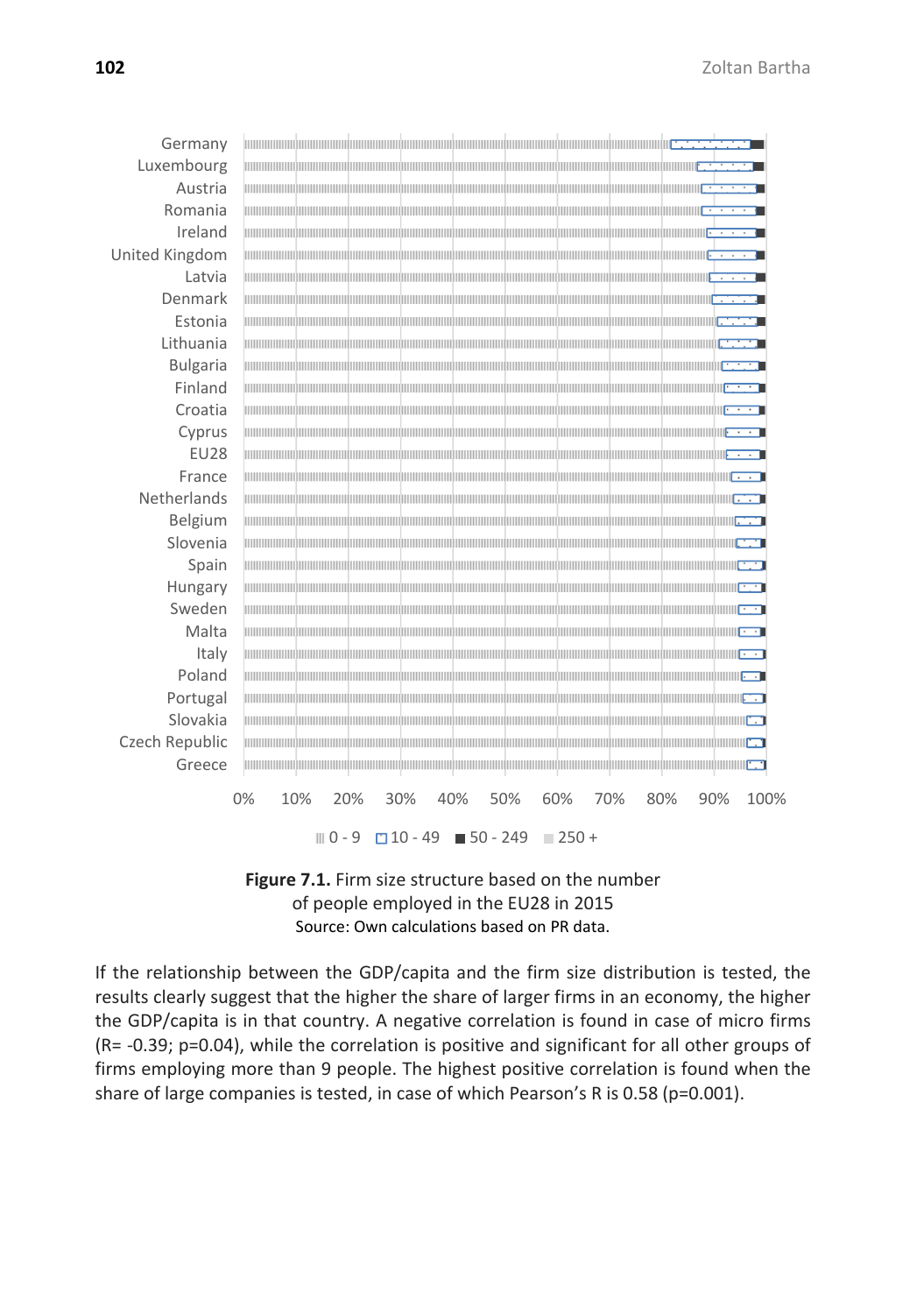#### **Firm Size and Corporate Taxation**

Information included in the World Banks' Doing Business database on taxes paid by the enterprises was used to check the interrelation between firm size and taxation. The database contains three categories that are relevant for our inquiry (see Table 7.2.):

- Tax rates, given as a percentage of the commercial profit, and broken down into three groups: profit tax, labour tax and contribution, and other taxes;
- − Number of payments per year;
- Time requirement for paying taxes (the time it takes to prepare, file and pay the corporate income tax, value added or sales tax, and labour taxes, including payroll taxes and social contributions – in hours per year).

The data show that tax rates are negatively correlated with corporate size. The correlation between the share of micro companies and the total tax rate is positive, although not significant (p=0.10). For the share of all other size groups, though, there is a negative correlation, and it is significant, too, for medium-sized (R=-0.4; p=0.03) and large (R=-0.41; p=0.03) firms. Although the Pearson's R value only suggest a moderate correlation, one has to conclude that higher taxes paid by firms tend to coincide with a higher proportion of micro firms in the economy, which, on the other hand, coincides with a lower GDP/capita value.

The phenomenon might partially be explained by tax avoidance (see the works of Dabla-Norris. Gradstein & Inchauste, 2005; and Richmond & Klapper, 2010 cited above). Higher taxes can create an incentive to increase illegal employment, and that will shrink the official size of firms. Since the DB database breaks down the total taxes paid by companies into three groups, the two significant of which is profit tax and labour tax, we can test which one of these two is more closely correlated with the share of firms of different sizes. It is found that profit tax is not significantly correlated with firm size. Labour tax, on the other hand, has the same effect on firm size as the total tax had: R=-0.41 &  $p=0.03$ for medium-sized firms;  $R = -0.43$  &  $p = 0.02$  for large firms. Higher labour taxes negatively affect the share of medium-sized and large firms in an economy. The effect might be caused because of illegal employment, or it could simply be that with higher taxes on employment it doesn't pay off to increase the number of employees after a certain limit.

Taxes can distort firm operation not only because of the rates, but also because of the transaction costs they generate for firms. The DB database has two indicators for those transaction costs: number of payments per year and number of hours it takes in a year to handle the chores related to tax payments. No significant association is found between the number of payments and the size distribution. In case of the time requirements, however, the same relation is found as in case of the tax rates. More time spent on administering taxes means a higher share of micro firms, but the significance level is above .05 (R=0.35 & p=0.07). Negative Pearson's Rs are found for small and mediumsized firms, with the significance value again around 0.07. But in case of large firms the correlation is negative and significant (R=-0.41 &  $p=0.03$ ), showing that the more time has to be spent on administering tax payments, the less share large firms will have in the economy. The result is an indication that the lowering of transaction costs might help firms to grow bigger, which, on the other hand can increase the wealth generated by the economy (measured in GDP/capita).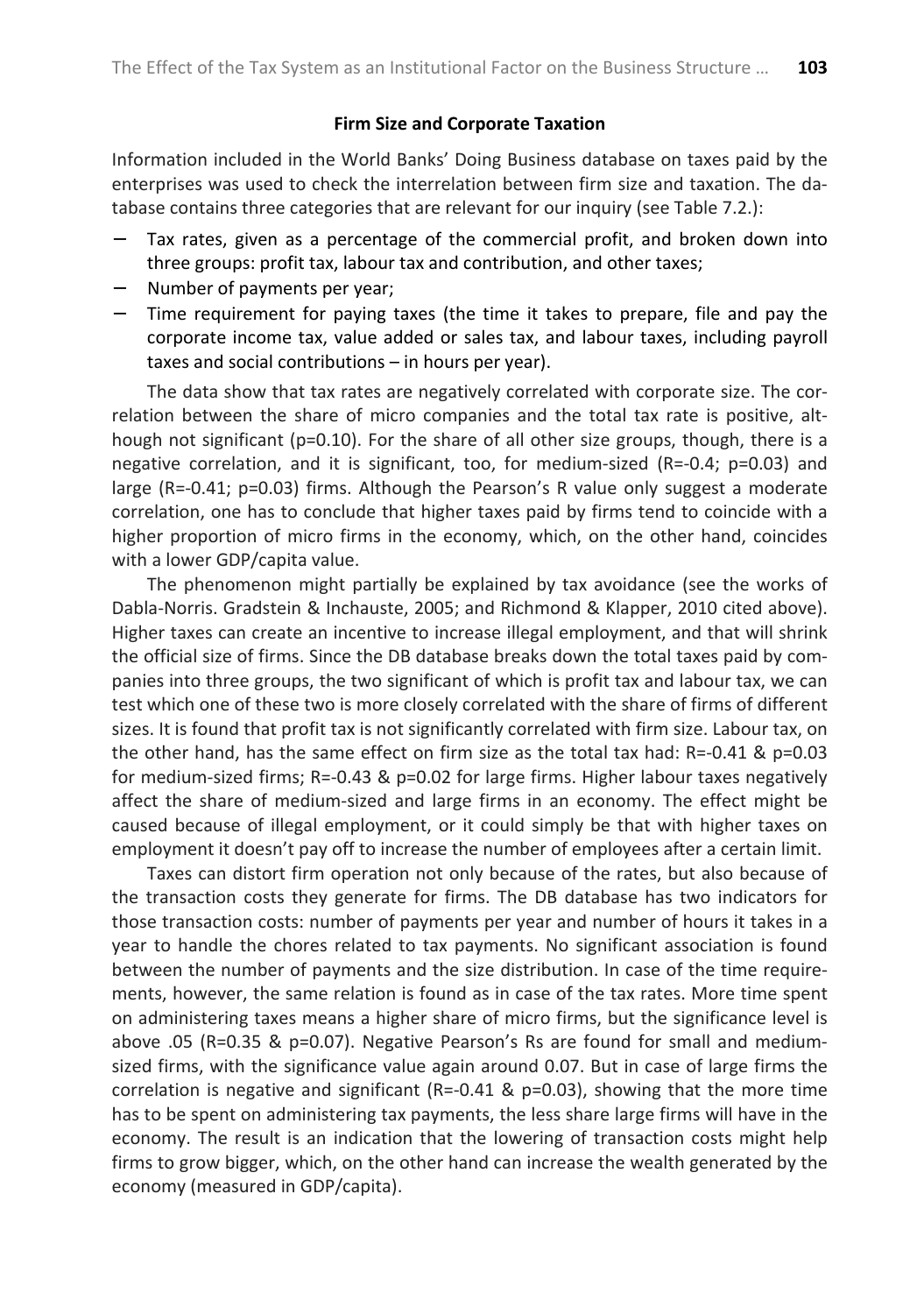|                 | $\cdots$ , $\cdots$ , $\cdots$ , $\cdots$ , $\cdots$ , $\cdots$ , $\cdots$ , $\cdots$ , $\cdots$ , $\cdots$ , $\cdots$ , $\cdots$ , $\cdots$<br>Payments | <b>Time (hours</b> |       | Profit tax Labour tax | Other     | <b>Total tax</b> |  |
|-----------------|----------------------------------------------------------------------------------------------------------------------------------------------------------|--------------------|-------|-----------------------|-----------|------------------|--|
| Country         | (nr. per year)                                                                                                                                           | per year)          | (%)   | (%)                   | taxes (%) | rate $(\%)$      |  |
| Austria         | 12.00                                                                                                                                                    | 166.00             | 15.40 | 34.30                 | 2.40      | 52.00            |  |
| Belgium         | 11.00                                                                                                                                                    | 160.00             | 6.50  | 50.70                 | 0.60      | 57.80            |  |
| <b>Bulgaria</b> | 13.00                                                                                                                                                    | 454.00             | 5.00  | 20.20                 | 1.70      | 27.00            |  |
| Croatia         | 19.00                                                                                                                                                    | 208.00             | 0.00  | 17.10                 | 1.60      | 18.80            |  |
| Cyprus          | 29.00                                                                                                                                                    | 146.50             | 9.60  | 12.00                 | 1.60      | 23.20            |  |
| Czech Republic  | 8.00                                                                                                                                                     | 413.00             | 7.60  | 38.40                 | 2.60      | 48.50            |  |
| Denmark         | 10.00                                                                                                                                                    | 130.00             | 20.30 | 3.00                  | 2.80      | 26.00            |  |
| Estonia         | 7.00                                                                                                                                                     | 81.00              | 8.40  | 39.00                 | 1.90      | 49.30            |  |
| Finland         | 8.00                                                                                                                                                     | 93.00              | 14.50 | 24.20                 | 1.30      | 40.00            |  |
| France          | 8.00                                                                                                                                                     | 137.00             | 7.40  | 51.70                 | 7.50      | 66.60            |  |
| Germany         | 9.00                                                                                                                                                     | 218.00             | 23.30 | 21.20                 | 4.30      | 48.80            |  |
| Greece          | 8.00                                                                                                                                                     | 193.00             | 18.20 | 31.00                 | 0.70      | 49.90            |  |
| Hungary         | 11.00                                                                                                                                                    | 277.00             | 11.80 | 34.30                 | 1.80      | 48.00            |  |
| Ireland         | 9.00                                                                                                                                                     | 80.00              | 12.40 | 12.10                 | 1.40      | 25.90            |  |
| Italy           | 15.00                                                                                                                                                    | 269.00             | 19.90 | 43.40                 | 2.00      | 65.40            |  |
| Latvia          | 7.00                                                                                                                                                     | 193.00             | 4.90  | 27.20                 | 2.90      | 35.00            |  |
| Lithuania       | 11.00                                                                                                                                                    | 175.00             | 6.10  | 35.20                 | 1.30      | 42.60            |  |
| Luxembourg      | 23.00                                                                                                                                                    | 55.00              | 4.20  | 15.60                 | 0.40      | 20.20            |  |
| Malta           | 7.00                                                                                                                                                     | 139.00             | 30.30 | 10.70                 | 0.50      | 41.60            |  |
| Netherlands     | 9.00                                                                                                                                                     | 123.00             | 21.10 | 17.60                 | 0.40      | 39.00            |  |
| Poland          | 18.00                                                                                                                                                    | 286.00             | 13.10 | 24.70                 | 1.00      | 38.70            |  |
| Portugal        | 8.00                                                                                                                                                     | 275.00             | 15.10 | 26.80                 | 0.50      | 42.40            |  |
| Romania         | 14.00                                                                                                                                                    | 159.00             | 10.70 | 31.50                 | 1.00      | 43.20            |  |
| Slovakia        | 20.00                                                                                                                                                    | 207.00             | 8.50  | 39.70                 | 0.40      | 48.60            |  |
| Slovenia        | 11.00                                                                                                                                                    | 260.00             | 12.50 | 18.20                 | 1.40      | 32.00            |  |
| Spain           | 8.00                                                                                                                                                     | 167.00             | 21.90 | 35.70                 | 0.70      | 58.20            |  |
| Sweden          | 6.00                                                                                                                                                     | 122.00             | 13.40 | 35.50                 | 0.60      | 49.40            |  |
| United Kingdom  | 8.00                                                                                                                                                     | 110.00             | 20.90 | 11.30                 | 1.50      | 33.70            |  |

**Table 7.2.** Paying corporate taxes in the EU28 countries in 2013

Source: World Bank's Doing Business Database

Using KMPG's tax database we can make another attempt at measuring the complexity and hence the transaction costs imposed by the tax system. KPMG adds short comments to the corporate tax rate on its website to provide additional information. The comment in some cases is quite long; in case of Spain, for example it is 2,053 characters long (see Figure 7.2.). In case of other countries like Finland or Bulgaria KPMG does not feel the need to make additional comments. If we assume that longer comments are needed in case of more complex legislation, and we count the number of characters needed by KPMG to describe the corporate tax system, the length of the comments can be used as an indicator of corporate tax complexity.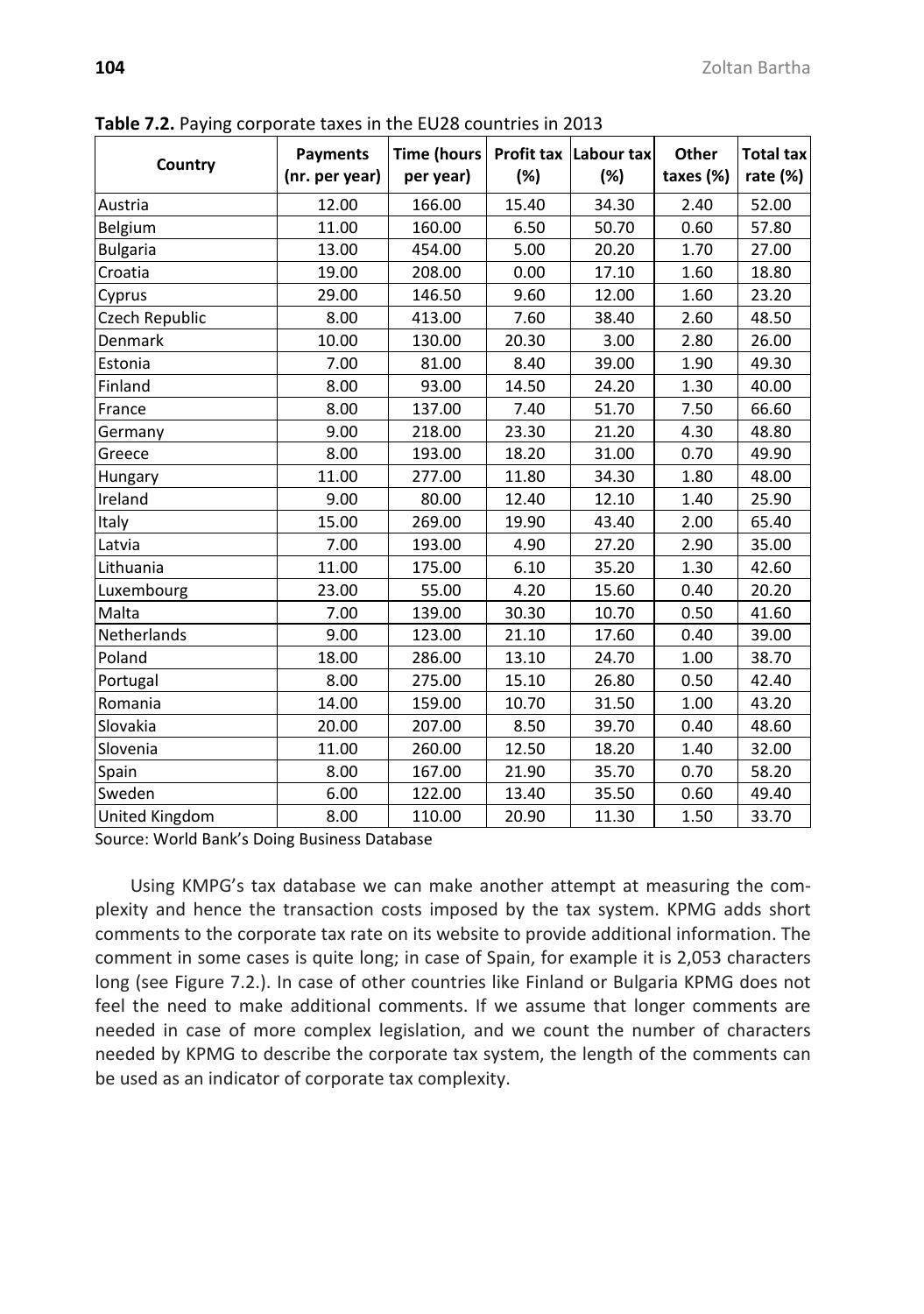

**Figure 7.2.** Number of characters used by KPMG to describe the corporate tax system Source: Own calculations based on KMPG database.

When the association is tested between KPMG's comment length and firm size distribution data, one significant relationship is found. The PR database provides information on the turnover generated by firms of different sizes (according to the number of people employed). Using this information a similar distribution of micro, small, mediumsized and large firms can be set up, as it was done in case of employment figures. In the UK almost 56% of the total turnover was generated by large firms in 2011; in Germany it was 52%, while in Cyprus it was only 19.5% (Malta and Luxembourg were excluded from the analysis for lack of sufficient data). It was found that there is a negative association between corporate tax comment length and the share of medium-sized (50-249 employees) firms' turnover from the total turnover (R=-0.39 & p=0.045). The more complex corporate tax system, the lower share of turnover of medium-sized companies there is. The numbers also suggest that the complexity does not have a significant influence on the turnover of either micro and small firms, or large ones.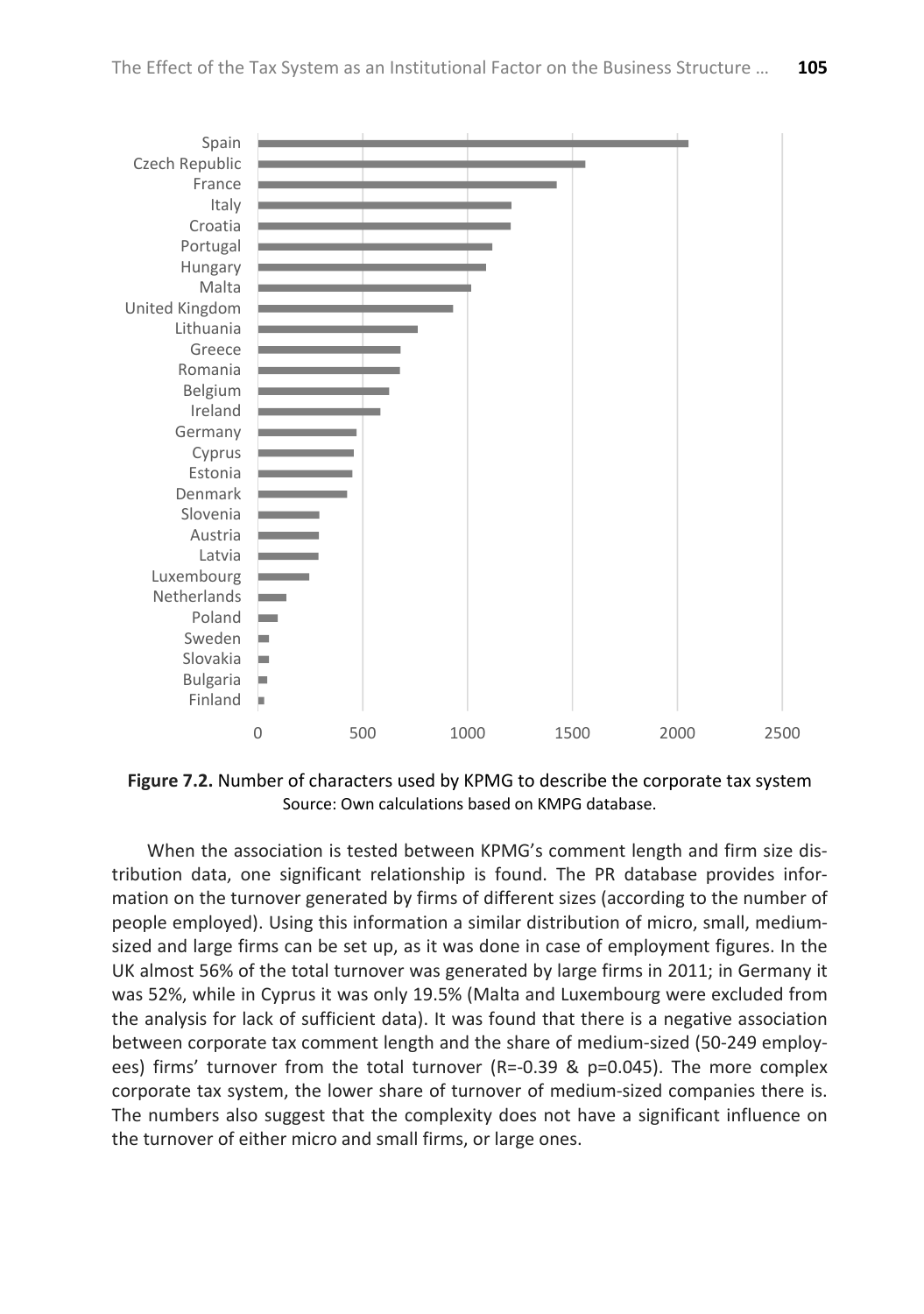## **Firm Growth and Taxation**

The SBS database provides information on firm growth. It collects data for firms that have increased the number of their employees by at least 10% over the past calendar year. The latest available data is for the year 2012 (see Table 7.3.). The EU28 is reduced to EU27 here, because no data was available for Greece.

| Country            | Average nr. of employees in<br>high growth firms | High growth firms/total<br>number of firms ratio |  |  |  |  |
|--------------------|--------------------------------------------------|--------------------------------------------------|--|--|--|--|
| Austria            | 70                                               | 0.8%                                             |  |  |  |  |
| Belgium            | 67                                               | 0.5%                                             |  |  |  |  |
| <b>Bulgaria</b>    | 86                                               | 0.9%                                             |  |  |  |  |
| Croatia            | 103                                              | 0.3%                                             |  |  |  |  |
| Cyprus             | 77                                               | 0.5%                                             |  |  |  |  |
| Czech Republic     | 105                                              | 0.5%                                             |  |  |  |  |
| Denmark            | 71                                               | 0.9%                                             |  |  |  |  |
| Estonia            | 79                                               | 0.7%                                             |  |  |  |  |
| Finland            | 63                                               | 0.9%                                             |  |  |  |  |
| France             | 103                                              | 0.6%                                             |  |  |  |  |
| Germany            | 83                                               | 1.5%                                             |  |  |  |  |
| Hungary            | 90                                               | 0.6%                                             |  |  |  |  |
| Ireland            | 82                                               | 1.1%                                             |  |  |  |  |
| Italy              | 66                                               | 0.3%                                             |  |  |  |  |
| Latvia             | 69                                               | 1.2%                                             |  |  |  |  |
| Lithuania          | 78                                               | 1.4%                                             |  |  |  |  |
| Luxembourg         | 54                                               | 1.4%                                             |  |  |  |  |
| Malta              | 44                                               | 0.6%                                             |  |  |  |  |
| <b>Netherlands</b> | 82                                               | 0.8%                                             |  |  |  |  |
| Poland             | 108                                              | 0.6%                                             |  |  |  |  |
| Portugal           | 75                                               | 0.4%                                             |  |  |  |  |
| Romania            | 141                                              | 0.3%                                             |  |  |  |  |
| Slovakia           | 101                                              | 0.5%                                             |  |  |  |  |
| Slovenia           | 70                                               | 0.5%                                             |  |  |  |  |
| Spain              | 69                                               | 0.4%                                             |  |  |  |  |
| Sweden             | 68                                               | 0.8%                                             |  |  |  |  |
| United Kingdom     | 114                                              | 1.3%                                             |  |  |  |  |

**Table 7.3.** Firms that increased the number of their employees by at least 10% in 2012

Source: Own calculations based on the SBS database

With the help of the data provided by SBS, the effect of taxation characteristics on firm growth can be tested. Correlations were checked, but very few significant relations were found. There is a negative correlation between KPMG's comment length and the ratio of high growth firms (R=-0.37 & p=0.06). The significance level is above 0.05, yet this is the most consistent relationship that could be established in case of the firm growth data. The correlation is less than moderate, and it might suggest that more complex tax systems limit firm growth, as the ratio of firms that increase their employment by more than 10% year on year is lower.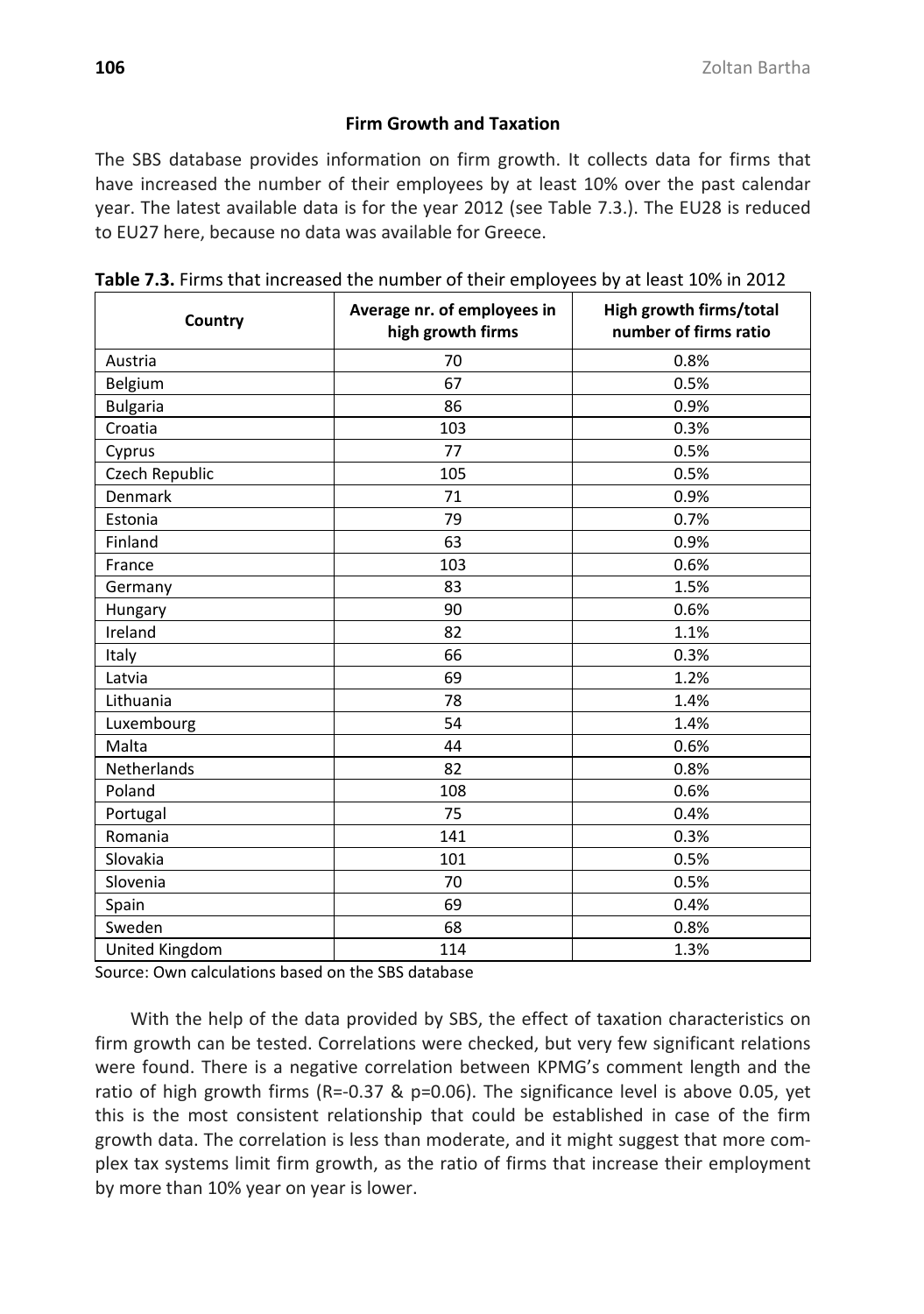The correlation between the labour tax rate and the high growth firm ratio is also negative (R=-0.33 & p=0.1). The profit tax rate is also negatively correlated with the average number of employees in high growth firms ( $R=-0.27 \& p=0.17$ ). Since the significance value is way over 0.05 in the latter two cases, these findings are not worth discussing any further.

### **7.5. CONCLUSIONS**

At the beginning of the analysis it was found that while the share of micro firms (0-9 employees) is negatively correlated with the GDP/capita of the EU28 countries, the share of larger firms, and especially that one of the large firms (employing more than 249 people) is positively correlated with it. Larger firms are clearly critical for economic performance. The paper tested whether taxation characteristics influence the size distribution of firms in the EU28 countries. Our findings may be concluded in three points:

- Firm size and corporate tax rates are negatively correlated in case of medium-sized (R=-0.4; p=0.03) and large (R=-0.41; p=0.03) firms as well. The higher the corporate tax rate, the less medium-sized and large companies there are in the economy. It was also found that from the taxes that have to be paid by companies, it is the labour tax and contribution that causes the negative correlation. One of the possible explanations can be that higher labour taxes create the incentive for firms to increase illegal employment, distorting the distribution of firms calculated from official statistics. Another explanation could be that as a result of higher taxes firms simply grow slower. This was also tested later on.
- Indications were found that higher transaction costs caused by taxation lead to smaller firms. Transaction costs can be measured as the number of hours required per year to administer tax payments, or as the length of additional comments needed in KPMG's website to describe the corporate tax rate. A significant negative correlation is found between the number of hours related to tax payment, and the share of large firms (R=-0.41 & p=0.03), and also between KPMG's comment length and the share of medium-sized firms' turnover from the total turnover (R=-0.39 & p=0.045). Lowering the transaction cost of corporate taxation might increase the firm size, and economic performance through that.
- − More complicated tax rules might cause a smaller proportion of firms to grow quicker. A negative correlation was found between KPMG's comment length and the ratio of high growth firms (R=-0.37 & p=0.06). Since the significance level of all correlations involving firm growth are above p=0.05, no real connection could be established between firm growth and taxation from the data used.

There seems to be a contradiction between the findings of this paper and the ones of some of the other papers mentioned in the literature review. Chongvilaivan & Jinjarak (2010) argue, for example that there is a positive empirical association between firm size and corporate tax. Yet this paper states that the firm size and corporate tax rates are negatively correlated in case of medium-sized and large firms. The contradiction probably comes from the way we measure large or small firms. This paper measures large firms with a ratio: number of large firms in a country divided by the total number of firms in the country. All firms that employ at least 250 people are counted as large ones.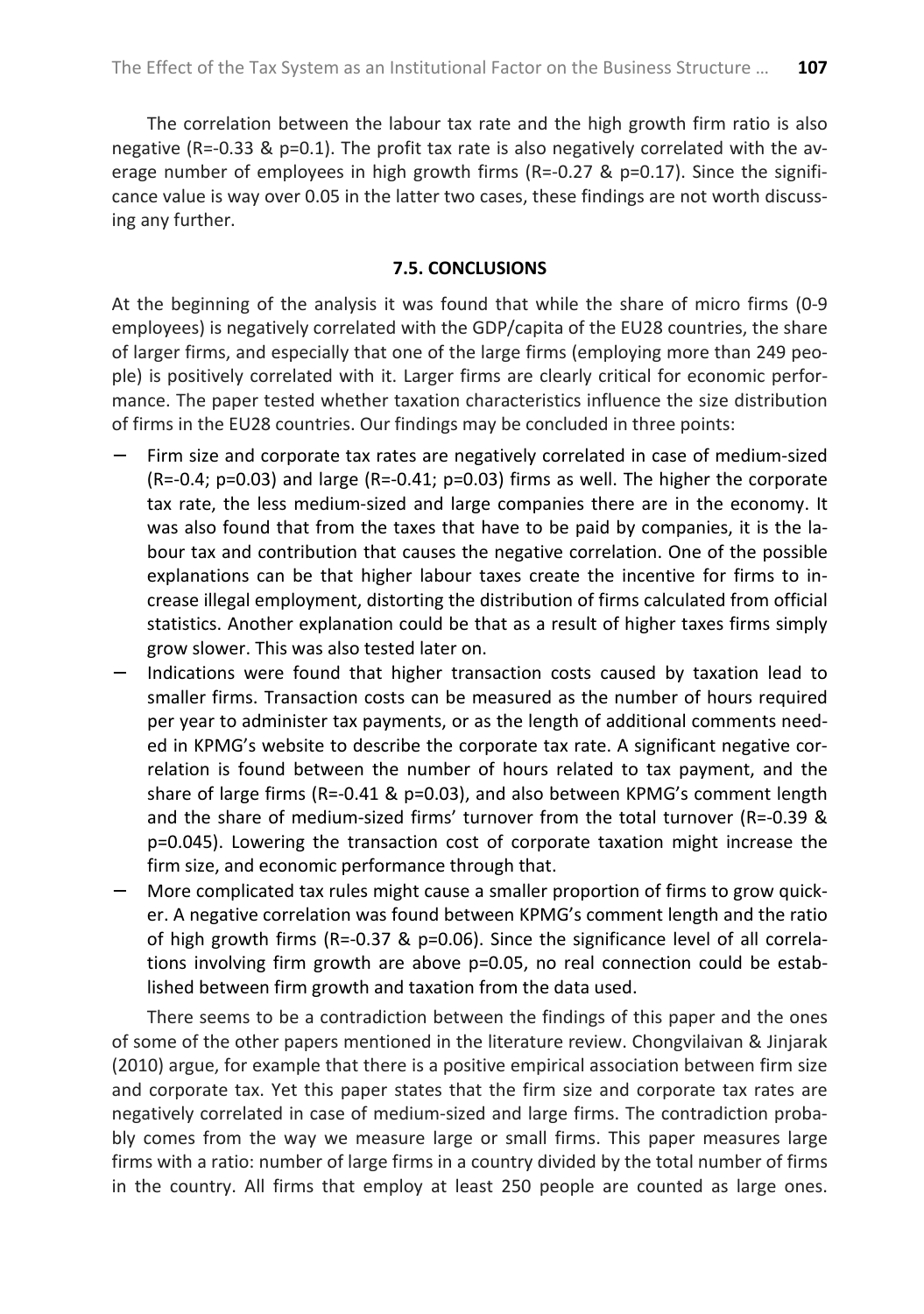Chongvilaivan & Jinjarak on the other hand use the OSIRIS database as a source, so they work with the data of 40,863 individual companies. They don't have to work with groups of companies, and so a firm with 250 and a firm with 25,000 employees is obviously not counted as being similar and basically the same.

There is a different rationale behind the arguments as well. Chongvilaivan & Jinjarak assume that higher taxes lower the number of perfectly competitive firms, and that on the other hand raises the size of those few firms. The chosen way of measurement is well suited to test that argument. But there are other ways to look at the problem. One is to say that higher taxes slow down the growth of newly established firms. Another is to say that higher taxes create incentives for illegal employment. When groups of companies, and their share from the total is chosen as a measurement method, these arguments are easier to test and to back.

It also has to be mentioned that dynamic relationships were not tested in the analysis. The relationships checked were between taxation data characterizing the current state of an economy, and firm size structure that represents the current situation yet again. It is obvious that the firm distribution will not reflect immediately the tax rules; so if there is a change in the tax system, it will take a certain number of years to the firm structure to change. Dynamic relationships of such character could only be tested if cross-period analysis is used.

#### **REFERENCES**

- Chongvilaivan, A., & Jinjarak, Y. (2010). Firm Size and Taxes. *The Journal of the Korean Economy*. 11(1): 145-175.
- CPB Netherlands Bureau for Economic Policy Analysis (2014). A Study on R&D Tax Incentives. TAX-UD/2013/DE/315. FWC No. TAXUD/2010/CC/104 Final Report.
- Dabla-Norris, E., Gradstein, M., & Inchauste, G. (2005). What Causes Firms to Hide Output? The Determinants of Informality. IMF Working Paper nr. 05/160.
- Garicano, L., Lelarge, C., & Van Reenen, J. (2013). Firm Size Distortions and the Productivity Distribution: Evidence from France. NBER Working Paper 18841. http://www.nber.org/papers/w18841
- Gubik, A.S., & Bartha, Z. (2014). SME Internalisation Index (SMINI) Based on the Sample of the Visegrad Countries (chapter 2). In: Gubik. A.S. & Wach. K. (eds). International Entrepreneurship and Corporate Growth in Visegrad Countries. Miskolc: University of Miskolc. pp. 23-40.
- Gubik, A.S. (2001). A Comparison of Experts' and Entrepreneurs' Opinions on International Business Activity. Theory, methodology, Practice, 7(2): 47-54.
- Gubik, A.S. (2007). A kis- és középvállalatok nemzetközi megjelenésének esélyei: egy empirikus felmérés tapasztalatai. In: Gubik Andrea (ed.): VI. Nemzetközi Konferencia a közgazdász képzés megkezdésének 20. évfordulója alkalmából. pp. 312-321.
- Gubik, A.S. (2008). Small and Medium Sized Enterprises Going International: The Case of Borsod-Abaúj-Zemplén County. In: Borowiecki R, Jaki, A. (eds.): Enterprises in the Face of 21st Century Challenges: Development – Management – Entrepreneurship. pp. 355-368.
- Henrekson, M., & Johansson, D. (1999). Institutional Effects on the Evolution of the Size Distribution of Firms. Small Business Economics. 12(1): 11-23.
- Heshmati, A., Johansson, D., & Bjuggren, C.M. (2009). Effective Corporate Tax Rates and the Size Distribution of Firms. TEMEP Discussion Paper No. 2009:23.